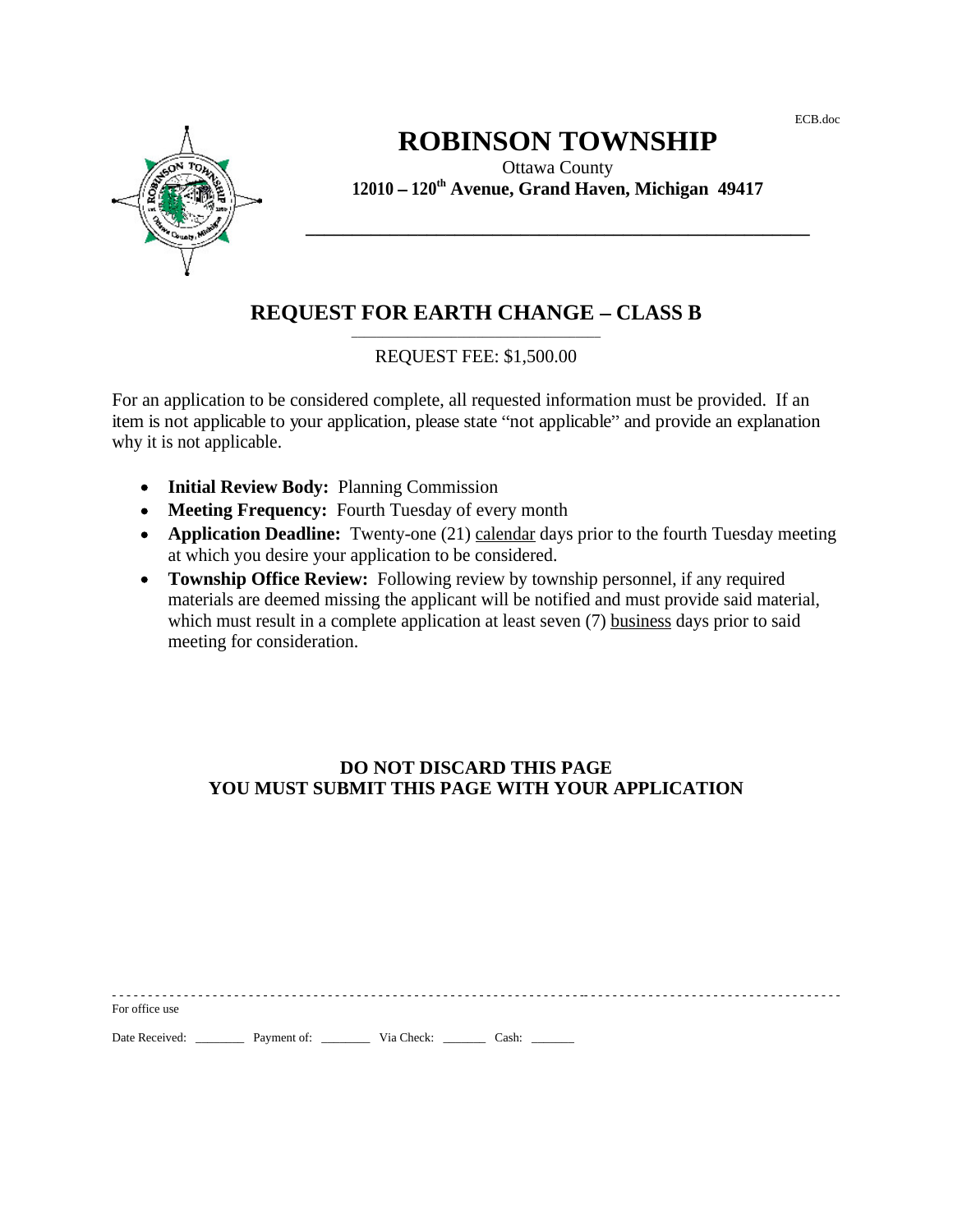#### **ARTICLE III**

#### **Section 3 – Classification of Permits**

Class  $B -$  The volume of an Earth Change exceeds 5,000 cubic yards and is not for a pond used primarily for the irrigation of horticultural or agricultural products, which is located on a "Farm," as such term is defined in the Robinson Township Zoning Ordinance, as amended.

#### **Application Requirements:**

Article IV, Section 1 of the Earth Change Ordinance requires the following information for any Earth Change application, whether Class A or Class B.

A. State the full identification of the owner(s) of the parcel(s) upon which the Earth Change is proposed, including a phone number.

If other than or in addition to the owner(s), state the full identification of the applicant and of all other persons to be involved in the operation or management of the Earth Change if a permit is granted.

- B. State the residence and business addresses of the owner(s), and of the applicant(s) and of the operator(s), if either are different.
- C. State the legal description and permanent parcel number (including street address where applicable) of any parcel(s) upon which the Earth Change is proposed to be done (the legal description of each parcel shall be by a registered civil engineer or land surveyor).
- D. State the specific nature and extent of the proposed Earth Change; the type of ground involved in the proposed Earth Change; and a fair and reasonable estimate of the number of cubic yards of ground involved in the proposed Earth Change.
- E. Provide a detailed description by maps, diagrams or otherwise, of the contour and condition of the lands before commencement of the proposed Earth Change and as the person proposes to leave such lands upon completion of the Earth Change. This description shall include:
	- (1) A topographic map drawn with contour intervals of five feet for the Earth Change area and ten feet for the area having a radius extending 300 feet beyond the perimeter or exterior boundaries of the proposed Earth Change, depicting the contours of the land in its existing condition (i.e. before commencement of the proposed Earth Change);
	- (2) A topographic map drawn with contour intervals of two feet for the Earth Change area and ten feet for the area having radius extending 300 feet beyond the perimeter or exterior boundaries of the proposed Earth Change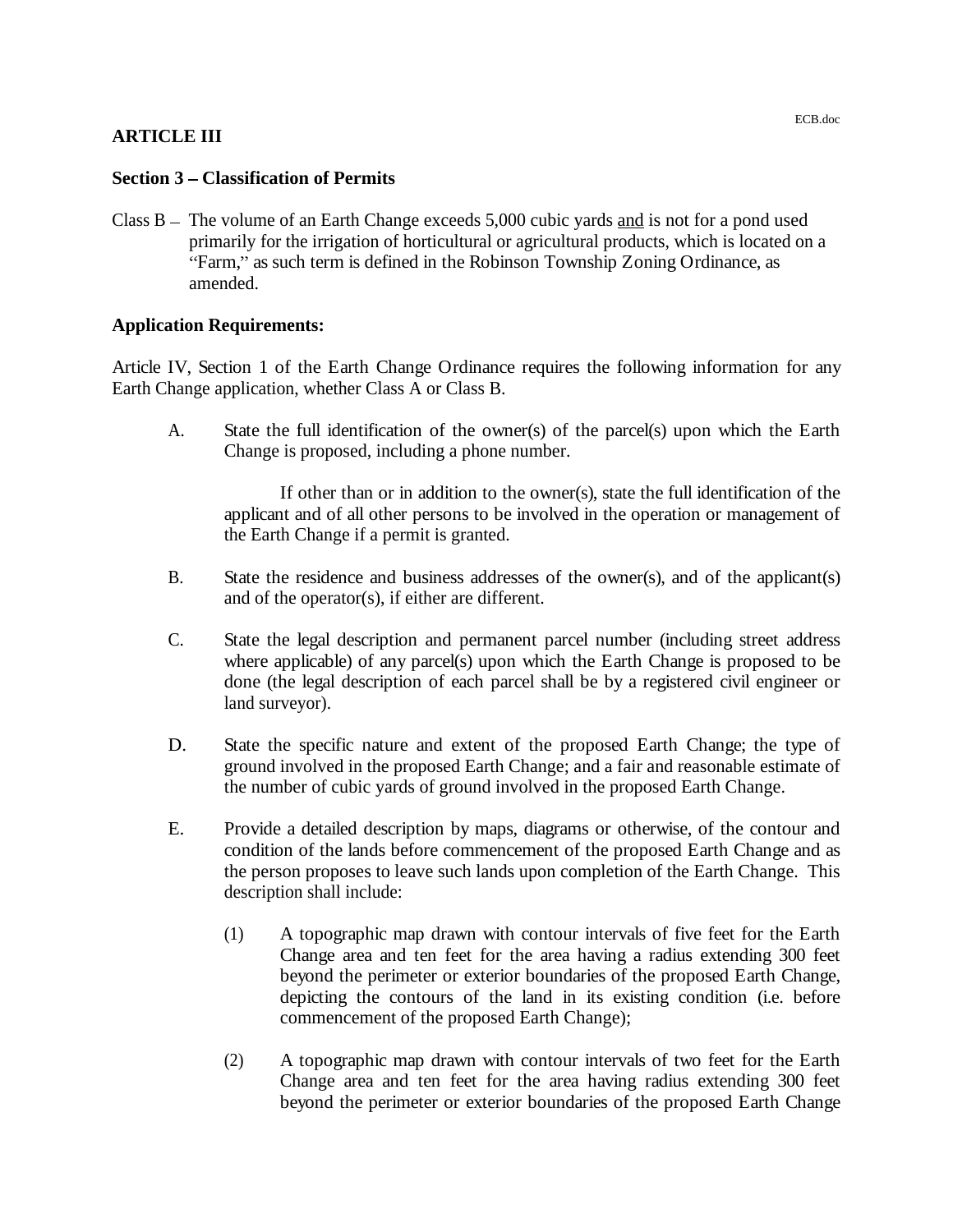ECB.doc

site, projecting the contours of the land upon completion of the Earth Change;

- (3) A statement of any landscaping to be done or other ground stabilization controls to be employed to insure that the lands are leftin a stable, safe and usable condition, and to prevent ground erosion, ground blowing, dust or unsightly conditions;
- (4) A drainage plan to indicate the anticipated drainage system which would be utilized if the Earth Change is implemented; and
- (5) Detailed information concerning the groundwater table in the proposed Earth Change area, as well as detailed information concerning the Earth Change's proposed use of the ground water and its possible effect on the ground water, if the Earth Change is implemented.
- F. Provide a statement of the manner in which the Earth Change is to be performed, operated and carried on, including a statement of the slope of the sides and the level of the floor, the finished grade and condition of the property following the completion of the Earth Change, and the kind and amount of equipment proposed to be employed.
- G. State the proposed route which would be used in transporting the ground over the public roads and over any private property.
- H. State the applicant's previous experience in earth changes or similar activities, and the name, address and previous experience of any other person(s) to perform or be in charge of the proposed Earth Change.
- I. State whether or not the applicant has ever filed an Earth Change application with the Township or received an Earth Change permit from the Township. If the applicant has ever had an Earth Change permit denied, revoked or suspended, describe the circumstances.
- J. State the time within which the Earth Change will be commenced after a permit is granted, and the time within which the Earth Change will be completed.
- K. Describe the measures to be taken to control noise, vibration, ground blowing, dust and traffic.
- L. Describe any measures proposed to insure public safety, the exclusion of children from the premises, and the lateral support of adjoining and surrounding lands and structures.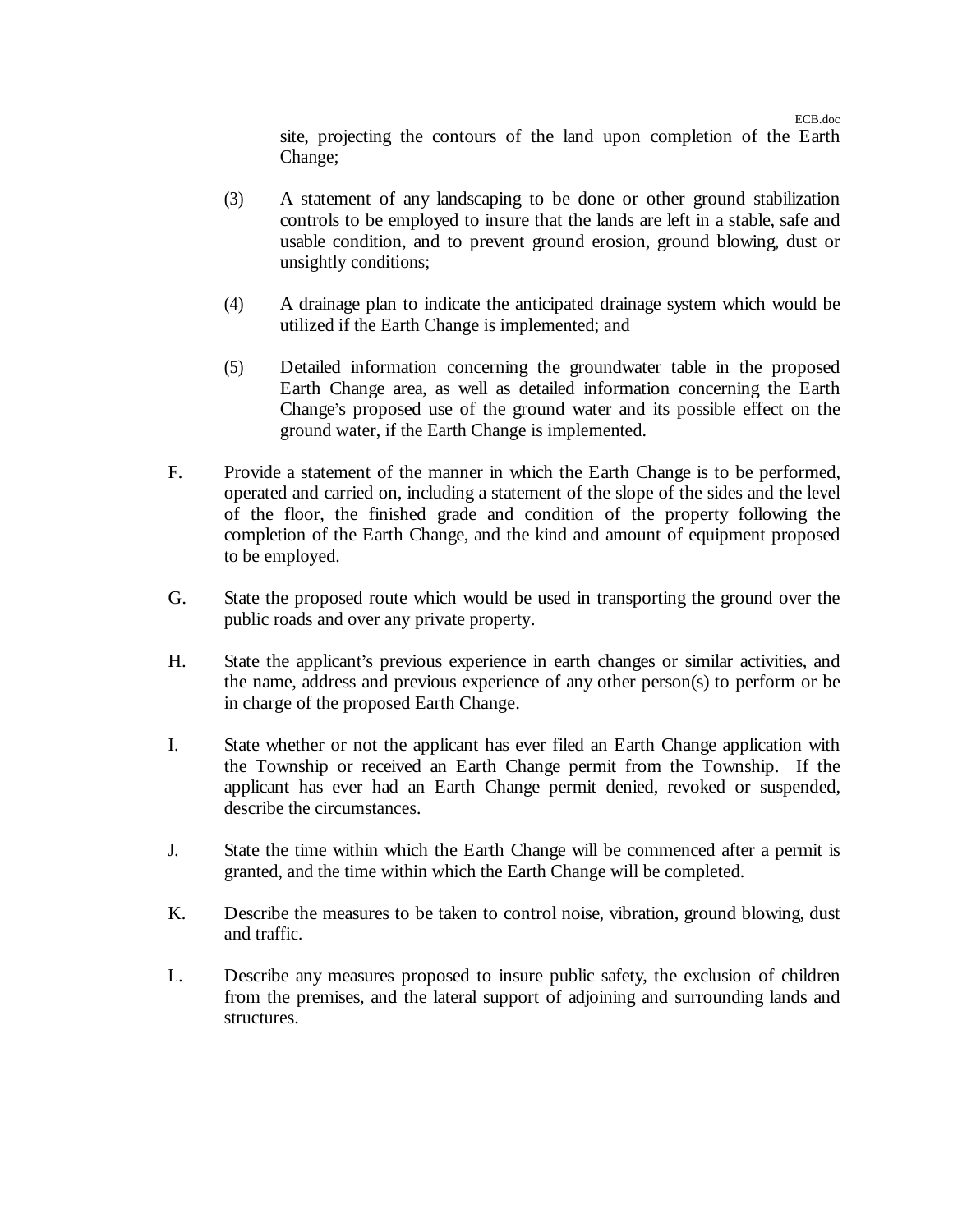- 2. Article IV, Section 2 of the Earth Change Ordinance requires the following information, but only for Class B Earth Change permit applications.
	- A. A Class B Earth Change permit application must include all of the information requested above.
	- B. Provide a comprehensive Environmental Impact Statement ("EIS") on the site of the proposed Earth Change, following any guidelines prescribed by Township Board resolution. At a minimum, the following information must be submitted.
		- (1) The EIS must include an aerial photograph of all lands within 1,320 feet of the perimeter or external boundaries of the proposed Earth Change site. The photograph shall show the location of the various existing uses of such lands, the location and type of existing vegetation, existing soils and any other significant features. Appropriate overlays at the scale of the aerial photograph may be used to depict topography, slope, hazards, soils, vegetation, wildlife habitat and any other significant features.
		- (2) The EIS must include a list of the various major ground vegetation found within the proposed Earth Change area, together with an indication of the presence of rare and endangered species.
		- (3) The EIS must describe the impact of the proposed Earth Change on flora, fauna or wildlife habitats in and around the site.
		- (4) The EIS must give a detailed description of any known, anticipated or possible adverse or detrimental effects upon any aspect or element of the environment, both with respect to the site and with respect to surrounding areas.
		- (5) The EIS must describe the effects of the Earth Change on ground water supply and flow.
		- (6) The EIS must describe the effects of the Earth Change on adjacent surface resources.
		- (7) The EIS must include an illustrated landscape plan which presents the visual appearance of the proposed Earth Change area if it is implemented.
		- (8) The EIS must give a descriptive analysis of the grading plan to illustrate the appearance of the Earth Change as various operational stages are completed.
		- (9) The EIS must describe the impact of the Earth Change on the surrounding area.
		- (10) The EIS must describe the compatibility of the Earth Change with adjacent existing land uses and with the Robinson Township Land Use Plan.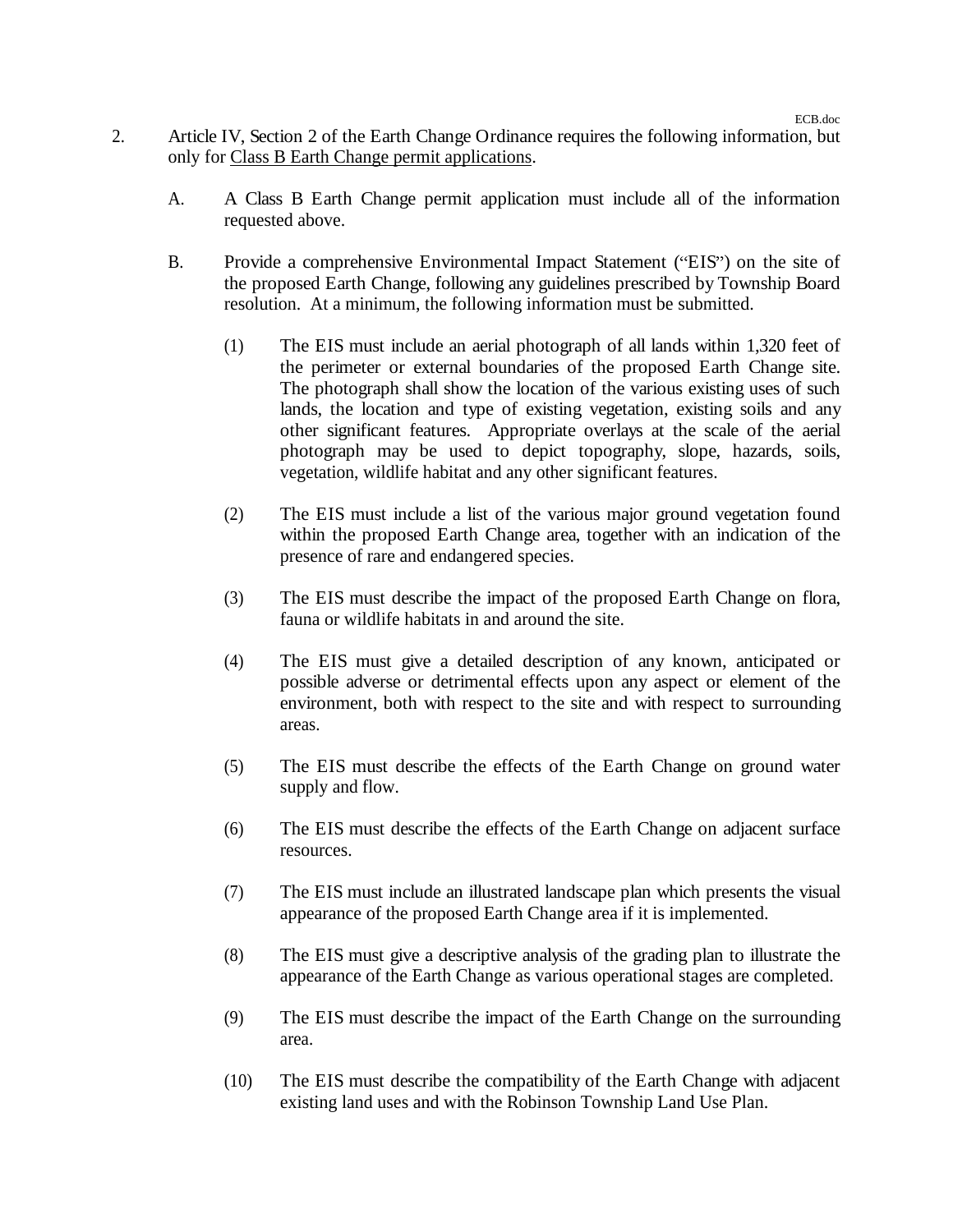- (11) The EIS must describe any traffic control devices, public facilities, or public services which would be required by the Earth Change, and a statement of how and by whom the costs of such would be paid.
- (12) The EIS must state any alternatives to the proposed Earth Change and the reasons for the choice of the proposed Earth Change site over those alternatives.
- C. Provide a progressive Earth Change and Reclamation Plan for the proposed Earth Change, for both the total project and for each Earth Change unit. At a minimum, the following must be included:
	- (1) The method and direction of the Earth Change;
	- (2) Surface overburden and stripping plans;
	- (3) The depth of grade level over the entire site on which the Earth Change will take place;
	- (4) Provisions for grading, revegetation, and stabilization that will minimize ground erosion, sedimentation, and public safety problems;
	- (5) The location of buildings, equipment, stockpiles, roads or other features necessary to the Earth Change and provisions for their removal and restoration of the area at the Earth Change's termination;
	- (6) Provisions for buffer areas, landscaping and screening;
	- (7) The interim use or uses of reclaimed Earth Change units before the cessation of the entire Earth Change; and
	- (8) Provisions for ingress and egress, including proposed routes for all truck and other vehicular travel in connection with the Earth Change.
- D. Provide a 15-year Earth Change Plan which includes, at minimum, the following:
	- (1) The location and acreage of ground deposit areas presently subject to an Earth Change, if any;
	- (2) The location and acreage of ground deposit areas not presently subject to an Earth Change, but planned for that purpose, and the amount of ground planned to become subject to an Earth Change; and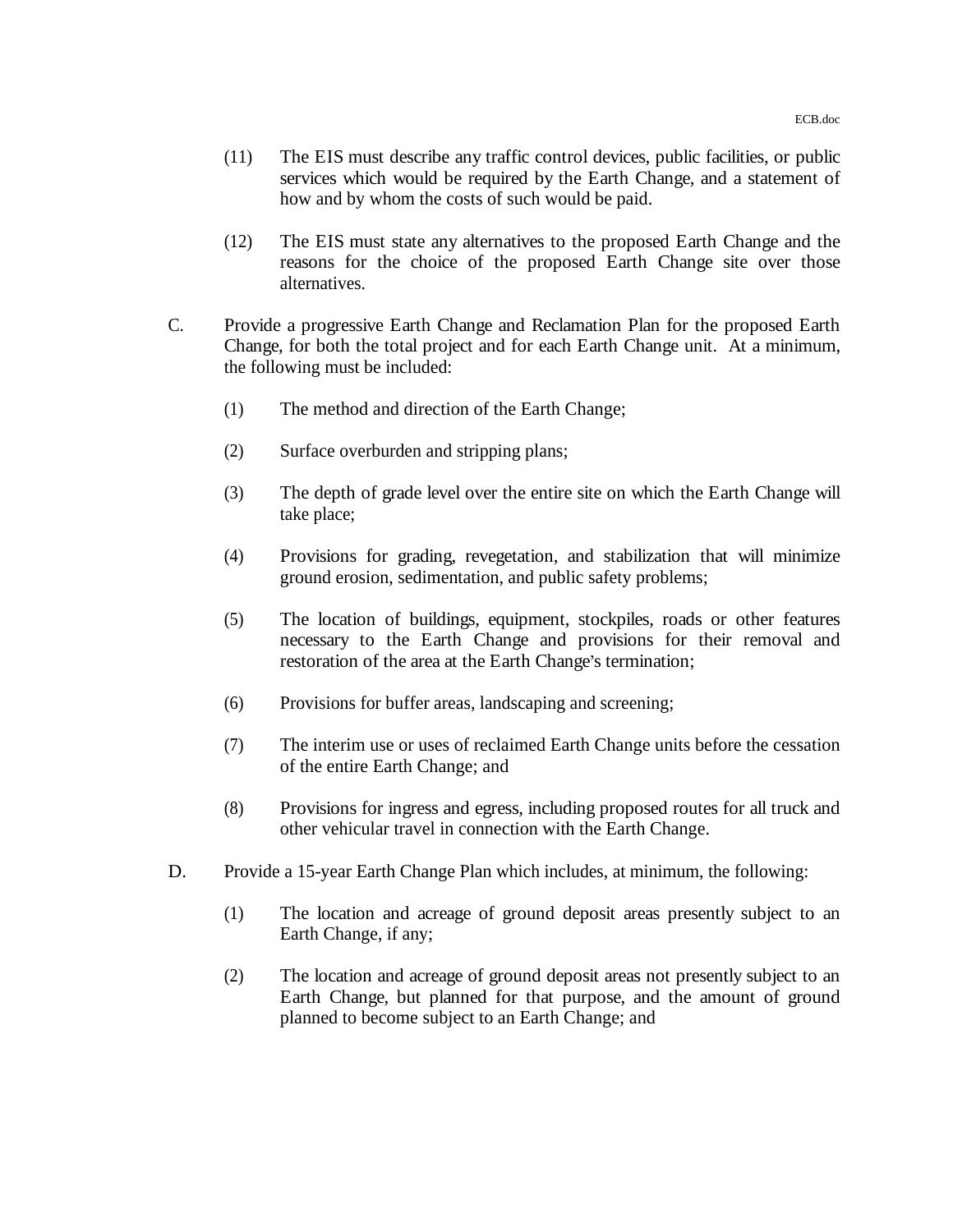- (3) A schedule indicating when the Earth Change will begin in each ground deposit area and the probable termination date of the Earth Change in each area.
- 3. NOTE: The Earth Change Ordinance gives discretion to the Planning Commission and/ or the Township Board to require the submission of additional information.
- 4. By way of example only, Article VII, Section 1 of the Earth Change Ordinance requires the following general conditions and provisions (including A through F below) to apply to both Class A and Class B Permits. Article VII, Section 1 contains additional requirements as well for Class A and Class B permits, which requirements are applicable even though not repeated here.
	- A. Trees and other vegetation or ground cover shall not be stripped off any ground landform so as to unnecessarily expose areas of ground that are prone to wind or water erosion that will cause ground or dust to be carried by wind or water onto adjoining or surrounding properties, or onto public or private roads, or to create a nuisance thereby.
	- B. All topsoil shall remain on the project site. Sufficient subsoil and/ or overburden shall be stockpiled on the project site for reclamation purposes. The applicant shall state in the reclamation plan the methods and specifications by which the topsoil and subsoil and/ or overburden shall be redistributed over the site. The reclamation plan shall specify the combination of topsoil and/or overburden which shall be conducive to the establishment of a suitable ground cover and/ or the growth of vegetation. In the event, however, that Earth Change operations within an Earth Change unit continue for a period longer than 30 days, the person shall, to the extent possible and practical, reclaim the completed Earth Change areas as the operation progresses.
	- C. Where project operations result in a body of water, the person shall place appropriate "Keep Out - Danger" signs around the body of water, not more than 200 feet apart. Such signs shall be maintained at least until all Earth Change activity is completed and the slopes of any banks comply with the provisions of subsection (E) below.
	- D. The project site shall be landscaped or stabilized as the replacement of topsoil occurs at least to the extent necessary to eliminate any ground erosion by wind or water.
	- E. The final slopes of the banks of any Earth Change project involving any excavation shall in no event exceed a minimum of three feet horizontal to one foot vertical. Where ponded water results from the project or operations, this slope shall be maintained and extended into the water to a depth of five feet.
	- F. No Earth Change shall occur closer than 50 feet from the nearest street or highway right-of-way nor closer than 50 feet from the nearest property line. The Township Board may prescribe more strict requirements in order to give sub-lateral support to surrounding property where soil or geographic conditions warrant it. The Township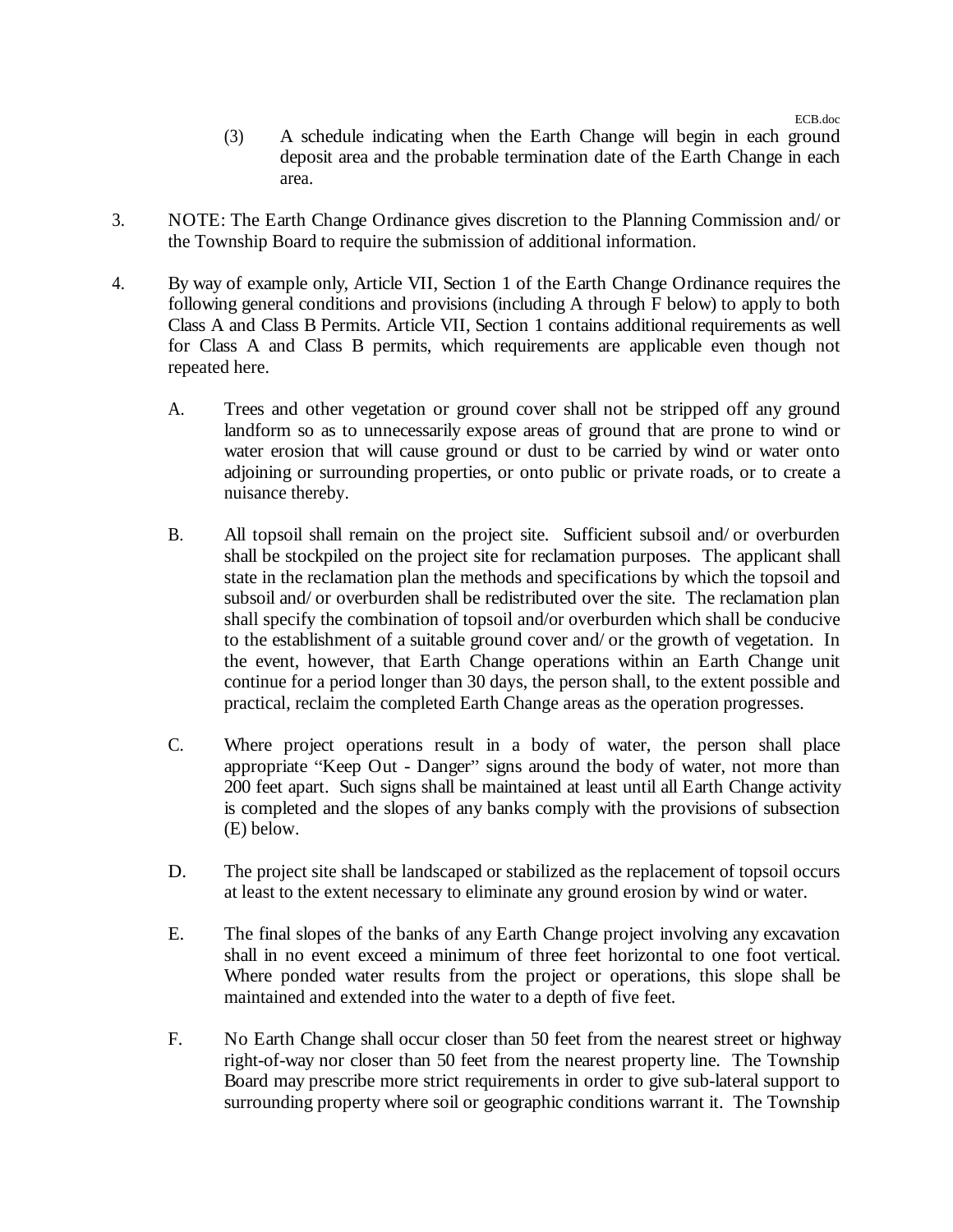ECB.doc

Board may, in its discretion, prescribe less strict requirements upon written consent of the adjoining property owner. Under no circumstances, however, shall the Township Board permit a minimum less than that contained in such written consent.

- 5. By way of example only, Article VII, Section 2 of the Earth Change Ordinance requires the following general conditions and provisions (including A through F below) to apply only to Class B Permits. Article VII, Section 2 contains additional requirements as well for Class B permits, which requirements are applicable even though not repeated here.
	- A. The cost of dust control shall be borne by the person or persons to whom the Earth Change permit is granted.
	- B. No part of any ground processing equipment (such as crushers, mixers, separators, etc.), excluding transporting equipment, shall be operated closer than 500 feet from the nearest adjacent parcel not owned by the person, or closer than 300 feet from any adjacent road right-of-way or adjacent property line. The Township Board may, in its discretion, prescribe less strict requirements upon written consent of the adjoining property owner.
	- C. No Class B Permit shall be issued except on an earth change unit basis; no Class B Permit shall be issued for a project which contains less than six earth change units; and no earth change unit shall exceed 20 acres.
	- D. Note that a surveillance fee will be charged by the Township. See Article VII, Section 2(f) of the Earth Change Ordinance for complete details.
	- E. Refer to Article VII, Section 2(g) of the Earth Change Ordinance for bonding requirements.
	- A. No more than three Earth Change units may be open at any one time. See Article VII, Section 2(h) of the Earth Change Ordinance for further details.